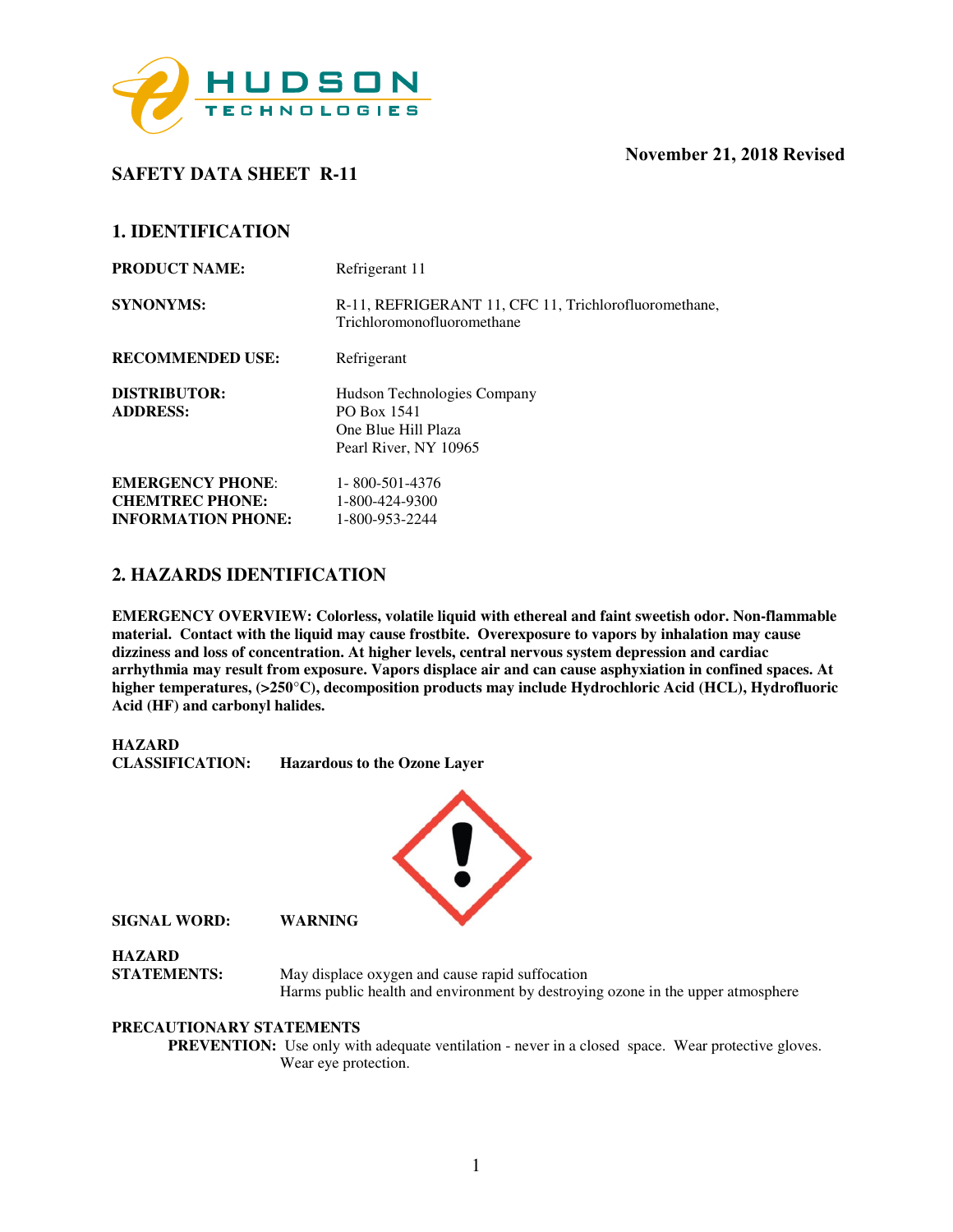

## **SAFETY DATA SHEET R-11**

| <b>RESPONSE:</b> | If inhaled: Remove person to fresh air and keep comfortable for breathing.                                 |
|------------------|------------------------------------------------------------------------------------------------------------|
|                  | Immediately call a physician. If not breathing, give artificial respiration, preferably<br>mouth to mouth. |
|                  | If breathing is difficult, give oxygen. Avoid stimulants. Do not give adrenalin                            |
|                  | If on skin: Wash with plenty of water                                                                      |
|                  | If in eyes: Rinse cautiously with water for several minutes. Remove contact lenses,                        |
|                  | if present and easy to do. Continue rinsing. Call a physician.                                             |
| <b>STORAGE:</b>  | Protect from sunlight. Store in well-ventilated place.                                                     |
|                  | Do not heat above $120^{\circ}F(50^{\circ}C)$ . Do not store in damp areas.                                |
| <b>DISPOSAL:</b> | Comply with Federal, State and local regulations. Reclaim by distillation or remove                        |
|                  | to a permitted waste disposal facility                                                                     |
|                  |                                                                                                            |

#### **CARCINOGENICITY:**

| OSHA: <0.1% | $ACGH: <0.1\%$ | NTP: $< 0.1\%$ | IARC: $< 0.1\%$ |
|-------------|----------------|----------------|-----------------|
|-------------|----------------|----------------|-----------------|

### **3. COMPOSITION / INFORMATION ON INGREDIENTS**

| PRODUCT NAME:    | Refrigerant 11                                       |
|------------------|------------------------------------------------------|
| <b>SYNONYMS:</b> | R-11, REFRIGERANT 11, CFC 11, Trichlorofluoromethane |
|                  | Trichloromonofluoromethane                           |

#### **INGREDIENT NAME CAS NUMBER WEIGHT %**

Ingredient Name<br>
Trichlorofluoromethane (CFC-11)<br>
75-69-4  $Trichlor of luorome thane (CFC-11)$ 

Trace impurities and additional material names not listed above may also appear in Section 15 toward the end of this Safety Data Sheet.

#### **4. FIRST AID MEASURES**

**SKIN:** Promptly flush skin with water until all chemical is removed. If there is evidence of frostbite, bathe (do not rub) with lukewarm (not hot) water. If water is not available, cover with a clean, soft cloth or similar covering. Get medical attention if symptoms persist.

**EYES:** Immediately flush eyes with large amounts of water for at least 15 minutes (in case of frostbite water should be lukewarm, not hot) lifting eyelids occasionally to facilitate irrigation. Get medical attention if symptoms persist.

**INHALATION:** Immediately remove to fresh air. If breathing has stopped, give artificial respiration. Use oxygen as required, provided a qualified operator is available. Get medical attention.

**INGESTION:** In case of accidental ingestion, get medical attention. Do not induce vomiting unless instructed to do so by a physician.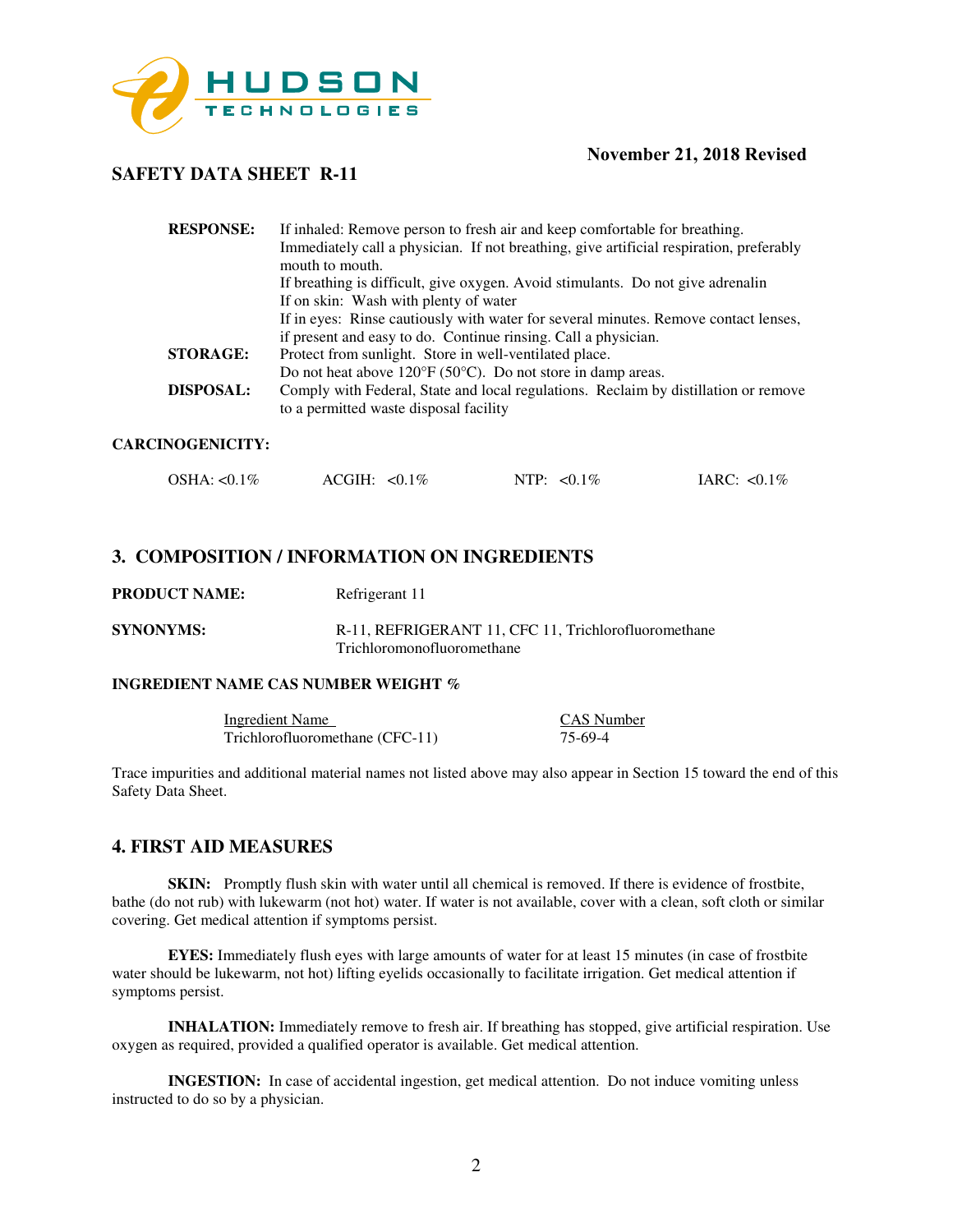

# **SAFETY DATA SHEET R-11**

**ADVICE TO PHYSICIAN:** Because of the possible disturbances of cardiac rhythm, catecholamine drugs, such as epinephrine, should be used with special caution and only in situations of emergency life support. Treatment of overexposure should be directed at the control of symptoms and the clinical conditions.

## **5. FIRE FIGHTING MEASURES**

| <b>FLAMMABLE LIMITS IN AIR, UPPER:</b> |               | N/A |
|----------------------------------------|---------------|-----|
| (% BY VOLUME)                          | <b>LOWER:</b> | N/A |

**FLASH POINT:** None – will not burn

**AUTOIGNITION TEMPERATURE:** Not determined

**NFPA HAZARD CLASSIFICATION**  HEALTH: 1 FLAMMABILITY: 0 REACTIVITY: 1 OTHER:

**EXTINGUISHING MEDIA:** Appropriate for combustibles in the area.

**SPECIAL FIRE FIGHTING PROCEDURES:** Use water spray or for to cool containers. Self-contained breathing apparatus (SCBA) is required if cylinders rupture and contents are released under fire conditions**.** 

**UNUSUAL FIRE AND EXPLOSION HAZARDS:** Containers may rupture under fire conditions.

**HAZARDOUS DECOMPOSITION PRODUCTS:** Under high temperatures, this product can form hydrochloric and hydrofluoric acids, and possibly carbonyl halides.

# **6. ACCIDENTAL RELEASE MEASURES**

#### **IN CASE OF SPILL OR OTHER RELEASE:**

(Always wear recommended personal protective equipment.)

Ventilate area, especially low and enclosed spaces where vapors may collect. Do not flush down sewers or storm drains. Contain spill with dikes or other containment devices. Collect with pumps, or absorbent material and transfer to steel drums for recovery, reclamation or disposal. Remove open flame. Use self-contained breathing apparatus (SCBA) for large spills.

**Spills and releases may have to be reported to Federal and/or local authorities. See Section 15 regarding reporting requirements.** 

# **7. HANDLING AND STORAGE**

**NORMAL HANDLING:** Always wear recommended personal protective equipment. Avoid breathing vapors and liquid contact with eyes, skin or clothing. Do not puncture or drop containers, expose them to open flame or excessive heat. R-11 boils at 23.6ºC (74.5ºF), hence contents may be under pressure.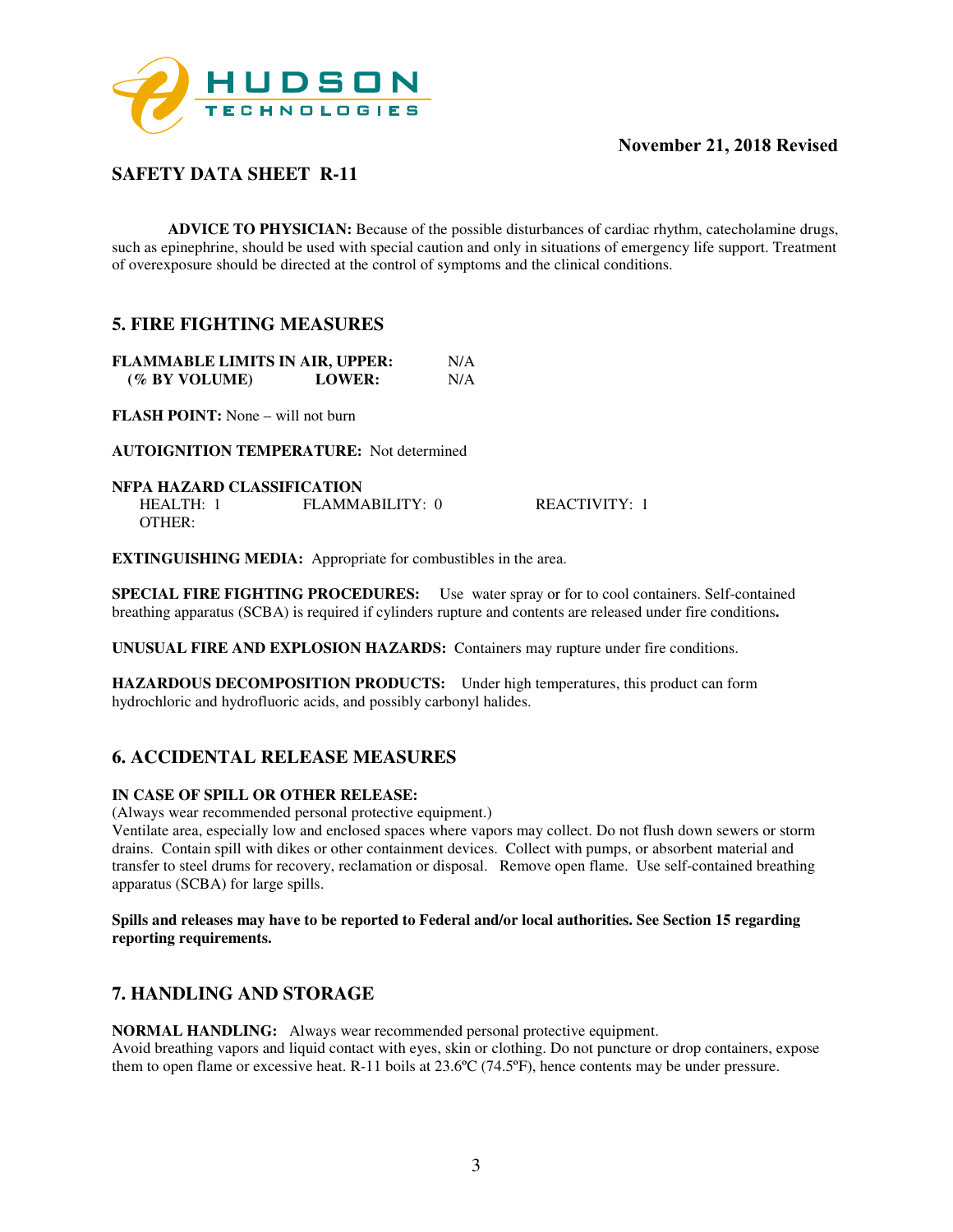

# **SAFETY DATA SHEET R-11**

#### **STORAGE RECOMMENDATIONS:**

Store in a cool, well-ventilated area of low fire risk and keep out of direct sunlight. Protect container and its fittings from physical damage. Storage in subsurface locations should be avoided. Close valve or container tightly after use and when empty. If container temperature exceeds boiling point, cool the container before opening.

## **8. EXPOSURE CONTROLS / PERSONAL PROTECTION**

**ENGINEERING CONTROLS:** Provide local ventilation at filling zones and areas where leakage is probable. Mechanical (general) ventilation may be adequate for other operating and storage areas.

#### **PERSONAL PROTECTIVE EQUIPMENT**

**SKIN PROTECTION:** General work clothing and gloves (leather) should provide adequate protection. **:** Where contact with liquid is likely, impervious gloves should be used. Any contaminated clothing should be promptly removed and washed before reuse.

**EYE PROTECTION:** For normal conditions, wear safety glasses. Where there is reasonable probability of liquid contact, wear chemical safety goggles.

**RESPIRATORY PROTECTION:** None generally required for adequately ventilated work situations. For accidental release or non-ventilated situations, or release into confined space, where the concentration may be above the PEL of 1,000 ppm, use a self-contained, NIOSH- approved breathing apparatus or supplied air respirator. For escape: use the former or a NIOSH-approved gas mask with organic vapor canister.

**ADDITIONAL RECOMMENDATIONS:** Where contact with liquid is likely, such as in a spill or leak, impervious boots and clothing should be worn. High dose-level warning signs are recommended for areas of principle exposure. Provide eyewash stations and quick-drench shower facilities at convenient locations. For tank cleaning operations, see OSHA regulations, 29 CFR 1910.132 and 29 CFR 1910.133.

#### **EXPOSURE GUIDELINES**

**INGREDIENT NAME ACGIH TLV OSHA PEL OTHER LIMIT**<br>Trichlorofluoromethane Ceiling: 1000ppm TWA 8: 1000ppm None Trichlorofluoromethane Ceiling: 1000ppm TWA 8: 1000ppm None

#### **OTHER EXPOSURE LIMITS FOR POTENTIAL DECOMPOSITION PRODUCTS:**

Hydrogen Fluoride: ACGIH TLV: 3 ppm ceiling

## **9. PHYSICAL AND CHEMICAL PROPERTIES**

APPEARANCE: Clear, colorless liquid ODOR: Slight ethereal PHYSICAL STATE: liquid PH Neutral BOILING POINT (@ 736 mm Hg): F: 74.5

C: 23.6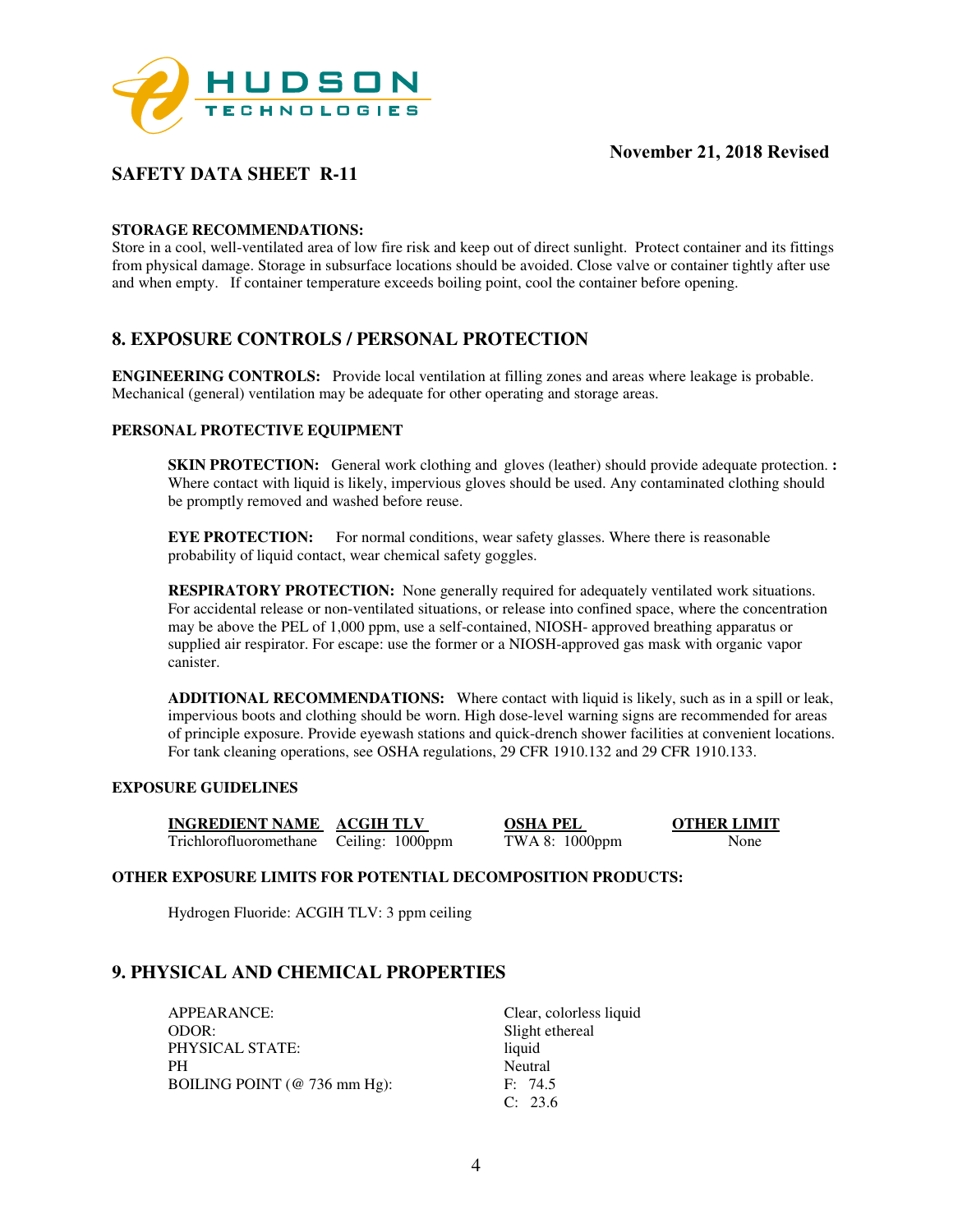

## **SAFETY DATA SHEET R-11**

VAPOR PRESSURE (psia):  $12.8 \text{ } @ 70\text{ }°F (21.1\text{ }°C)$ <br>VAPOR DENSITY (AIR = 1):  $4.8$ VAPOR DENSITY (AIR  $= 1$ ): SPECIFIC GRAVITY (H2O = 1):  $1.47 @ 70^{\circ}F (21.1^{\circ}C)$ SOLUBILITY IN WATER (@14.7 psia): 0.21 WT% @ 70ºF (21.1ºC) PERCENT SOLIDS BY WEIGHT: Liquid<br>
PERCENT VOLATILE: 100% By Wt PERCENT VOLATILE: VOLATILE ORGANIC COMPOUNDS (VOC): Gas

# **10. STABILITY AND REACTIVITY**

#### **NORMALLY STABLE (CONDITIONS TO AVOID):**

The product is stable. Do not mix with oxygen or air above atmospheric pressure. Any source of high temperature, such as lighted cigarettes, flames, hot spots or welding may yield toxic and/or corrosive decomposition products.

#### **INCOMPATIBILITIES:**

Under specific conditions: e.g. very high temperatures and/or appropriate pressures – Freshly abraded aluminum surfaces may cause strong exothermic reaction. Chemically active metals: potassium, calcium, powdered aluminum, magnesium and zinc.

#### **HAZARDOUS DECOMPOSITION PRODUCTS:**

Halogens, halogen acids and possibly carbonyl halides. These materials are toxic and irritating.

#### **HAZARDOUS POLYMERIZATION:**

Will not occur.

# **11. TOXICOLOGICAL INFORMATION**

Animal Data: Inhalation 4 hour LC 50: 26,200 ppm in rats Oral ALD : >11,000 mg/kg in rats Skin absorption ALD: >9300 mg/kg in rabbits

## **12. ECOLOGICAL INFORMATION**

Aquatic Toxicity: 96 hour LC50: 190 mg/l in rainbow trout 130: 48 h Daphnia magna mg/L EC50

**Degradability (BOD):** Not readily biodegradable.

## **13. DISPOSAL CONSIDERATIONS**

#### **RCRA**

| Is the unused product a RCRA hazardous waste if discarded? | Yes. |
|------------------------------------------------------------|------|
| If yes, the RCRA ID number is:                             | U121 |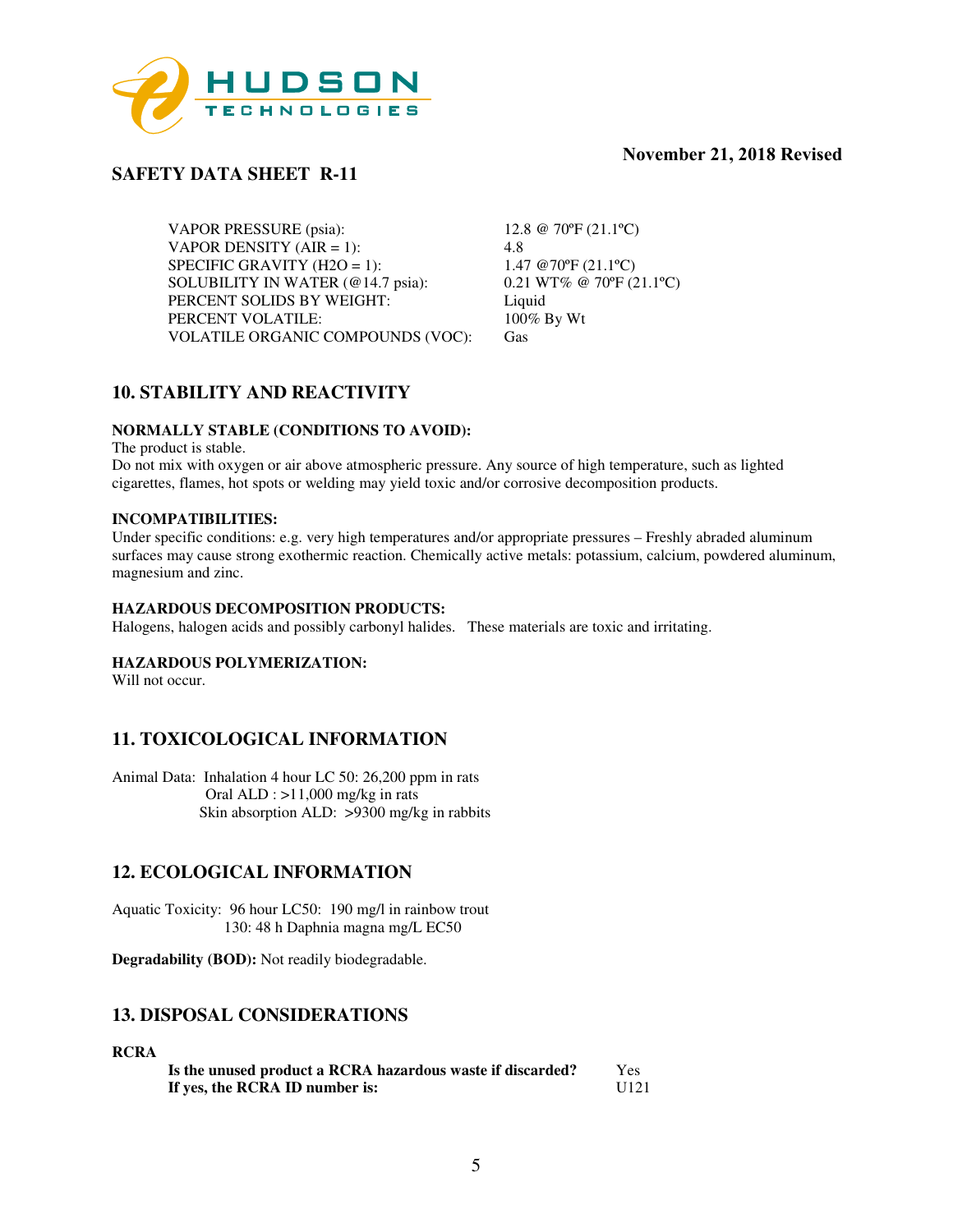

# **SAFETY DATA SHEET R-11**

Disposal must comply with federal, state, and local disposal or discharge laws. R-11 is subject to U.S. Environmental Protection Agency Clean Air Act Regulations Section 608 in 40 CFR Part 82 regarding refrigerant recycling.

**The information offered here is for the product as shipped. Use and/or alterations to the product such as mixing with other materials may significantly change the characteristics of the material and alter the RCRA classification and the proper disposal method.** 

### **14. TRANSPORT INFORMATION**

| <b>HAZARD CLASS:</b>        |                                                     |
|-----------------------------|-----------------------------------------------------|
| <b>ID NUMBER:</b>           | UN3082                                              |
| <b>SHIPPING NAME:</b>       | Environmentally Hazardous Substance, Liquid, N.O.S. |
|                             | (Trichloromonofluoromethane)                        |
| <b>PACKING GROUP:</b>       | Ш                                                   |
| <b>REPORTABLE QUANTITY:</b> | 5000 lbs.                                           |

For additional information on shipping regulations affecting this material, contact the information number found in Section 1.

#### **15. REGULATORY INFORMATION**

#### **U.S. FEDERAL REGULATIONS TSCA (TOXIC SUBSTANCE CONTROL ACT**): TSCA Inventory Status: Reported/Included

**SARA TITLE III / CERCLA** 

"Reportable Quantities" (RQs) and/or "Threshold Planning Quantities" (TPQs) exist for the following ingredients.

**INGREDIENT NAME SARA / CERCLA RQ (lb.)**  Trichlorofluoromethane 5000 lb.

**Spills or releases resulting in the loss of any ingredient at or above its RQ requires immediate notification to the National Response Center [(800) 424-8802] and to your Local Emergency Planning Committee.** 

**SECTION 311 HAZARD CLASS:** IMMEDIATE / ACUTE

**SARA 313 TOXIC CHEMICALS:** Trichlorofluoromethane is listed as a SARA 313 "Toxic Chemical". CAS number is 75-69-4.

**STATE RIGHT-TO-KNOW :** Trichlorofluoromethane is a listed chemical for state right-to-know purposes.

#### **ADDITIONAL REGULATORY INFORMATION:**

Trichlorofluoromethane is subject to U.S. Environmental Protection Agency Clean Air Act Regulations at 40 CFR Part 82.